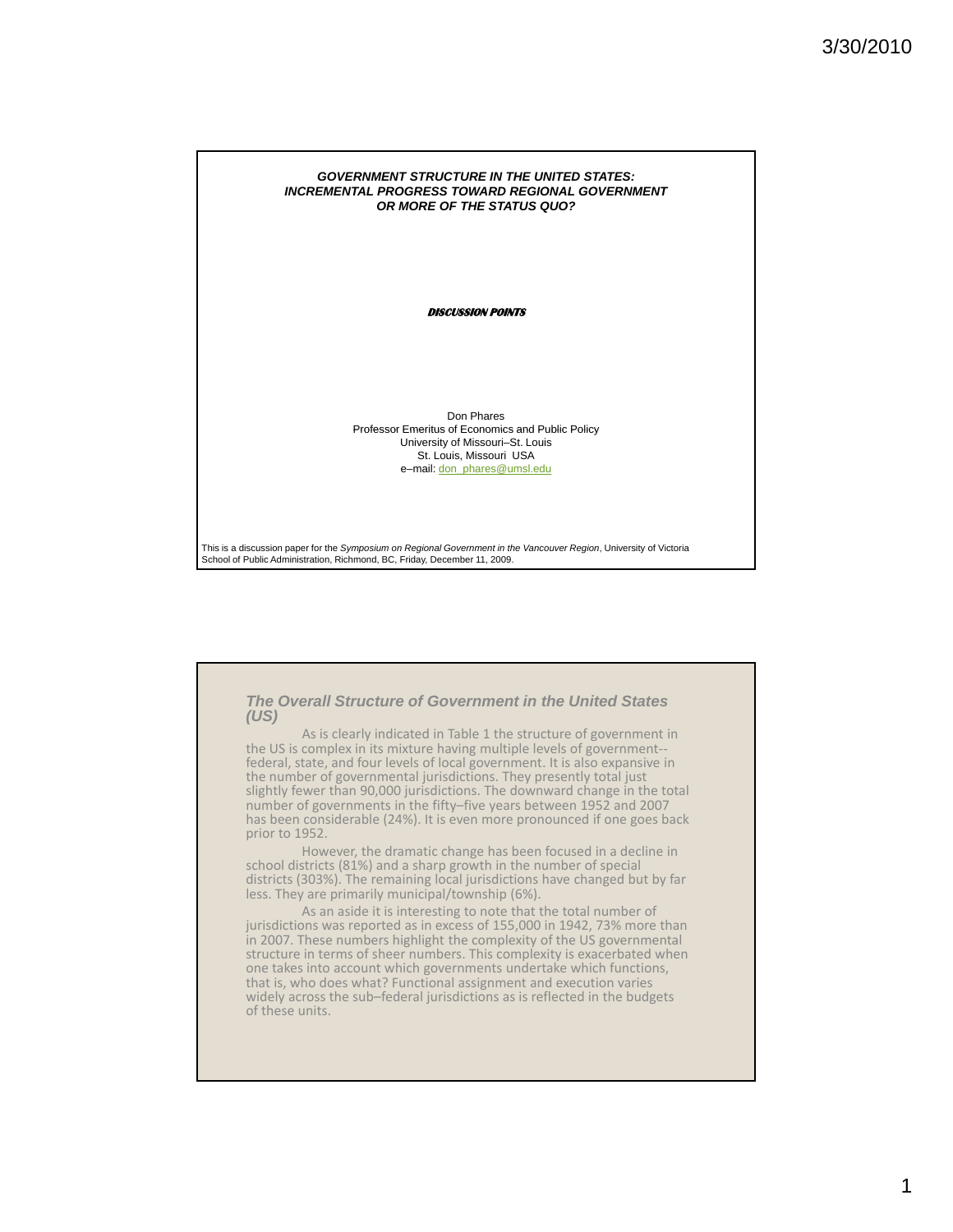#### **Table 1**

**Trend in Number of Governments in the United States: 1952 to 2007**

**\_\_\_\_\_\_\_\_\_\_\_\_\_\_\_\_\_\_\_\_\_\_\_\_\_\_\_\_\_\_\_\_\_\_\_\_\_\_\_\_\_\_\_\_\_\_\_\_\_\_\_\_\_\_\_\_\_**

*(Source:* Census of Governments 2002, Vol.1, No.1, and Census of Governments 2007, *Government Organization.)*

| <b>Government</b><br>Type | 2007   | 2002   | 1992   | 1987   | 1977         | 1952    |  |
|---------------------------|--------|--------|--------|--------|--------------|---------|--|
| Total                     | 89,476 | 87,576 | 85,006 | 83.237 | 79.913       | 116,805 |  |
| Governments               |        |        |        |        |              |         |  |
| Federal                   | 1      | 1      | 1      | 1      | $\mathbf{1}$ | 1       |  |
| <b>State</b>              | 50     | 50     | 50     | 50     | 50           | 48      |  |
| Local:                    |        |        |        |        |              |         |  |
| County                    | 3,033  | 3.034  | 3.043  | 3.042  | 3.042        | 3,052   |  |
| Municipal                 | 19.492 | 19.429 | 19.279 | 19.200 | 18.862       | 16,807  |  |
| Township                  | 16,519 | 16,504 | 16,656 | 16,691 | 16,822       | 17,202  |  |
| <b>School District</b>    | 13.051 | 13,506 | 14.422 | 14.721 | 15.174       | 67,355  |  |
| <b>Special District</b>   | 37.381 | 35.052 | 31,555 | 29.532 | 25.962       | 12,340  |  |



First he more traditional definition that emphasizes governmental structure. Second is advanced by scholars who advocate what has come to be known as the "New Regionalism."

The New Regionalism view of metropolitan governance can be briefly outlined as follows:

- $\triangleright$ a minimum role for government (where possible none),
- where there is government follow a market, public choice type model,
- governance should be through informal arrangements not formal government,
- $\rho$ private sector service provision is preferred,
- >the more local and smaller the better.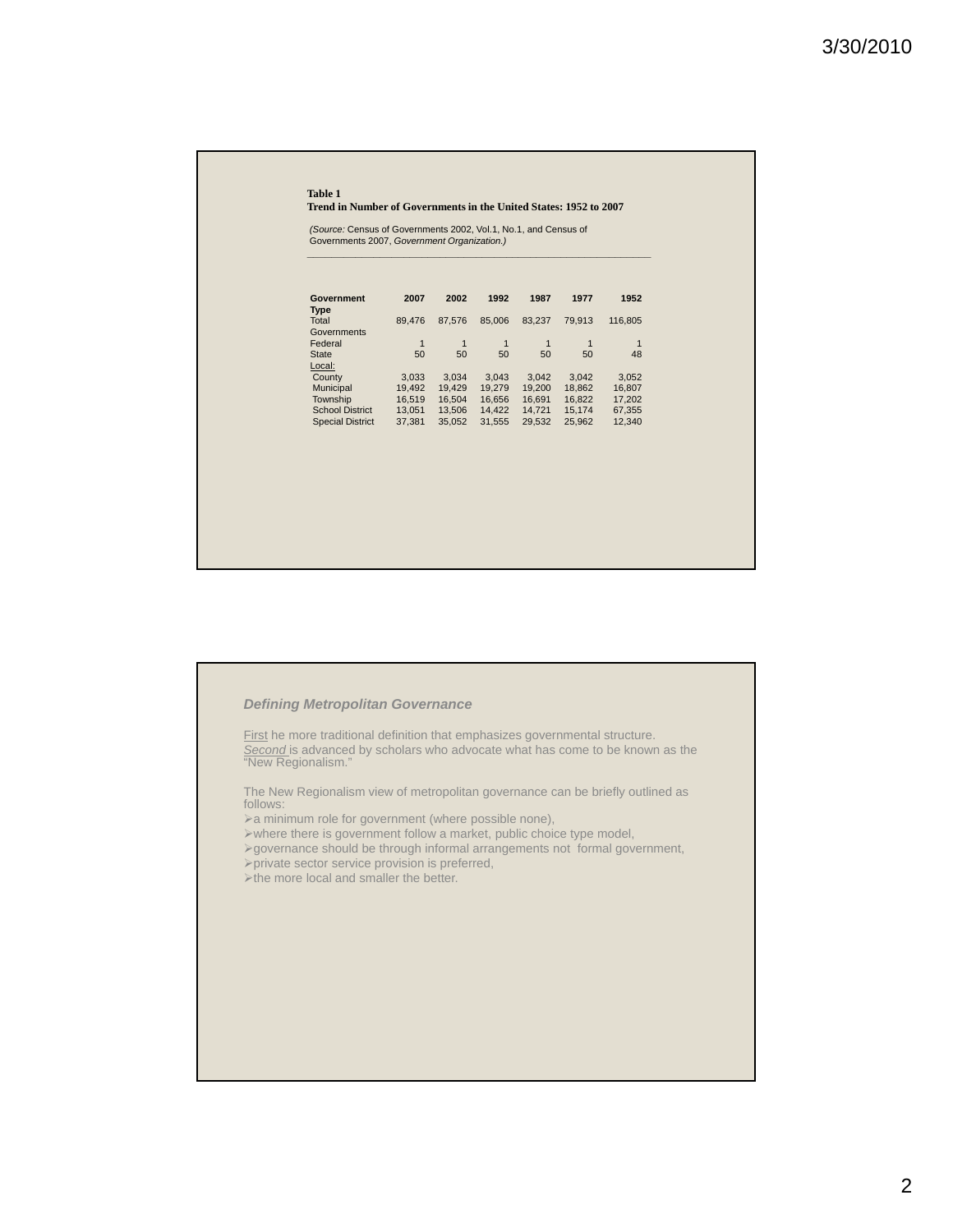# *Factors Affecting the Adoption of Metropolitan Government and Governance in the US*

### **I. Political Considerations**

- *American Local Government Ideology Movement of Power Away from the Existing Local Political Base*
- *Constitutional Status of Local Governments*
- *Political Territorial Imperative*
- *Constitutional and Legal Status of Local Government Lack of State Leadership or Intervention*
- *State Electoral Structure*
- *Ease of Incorporation and Annexation*
- 
- *Race, Class, and the Protection of Enclaves The Residential Bias of the American People*
- *Lack of Federal Leadership*
- *The Strength of Pro-Sprawl and Pre-Fragmentation*
- *A Dislike for More Government*
- *The Difficulty of Implementing a Metropolitan Government:*
- *Uncertainty Local Government Autonomy Local Government*

#### **II. Economic and Financial Considerations**

*Protection of Financial Base*

*Inter–jurisdictional Economic Competition Fear of New Taxes*

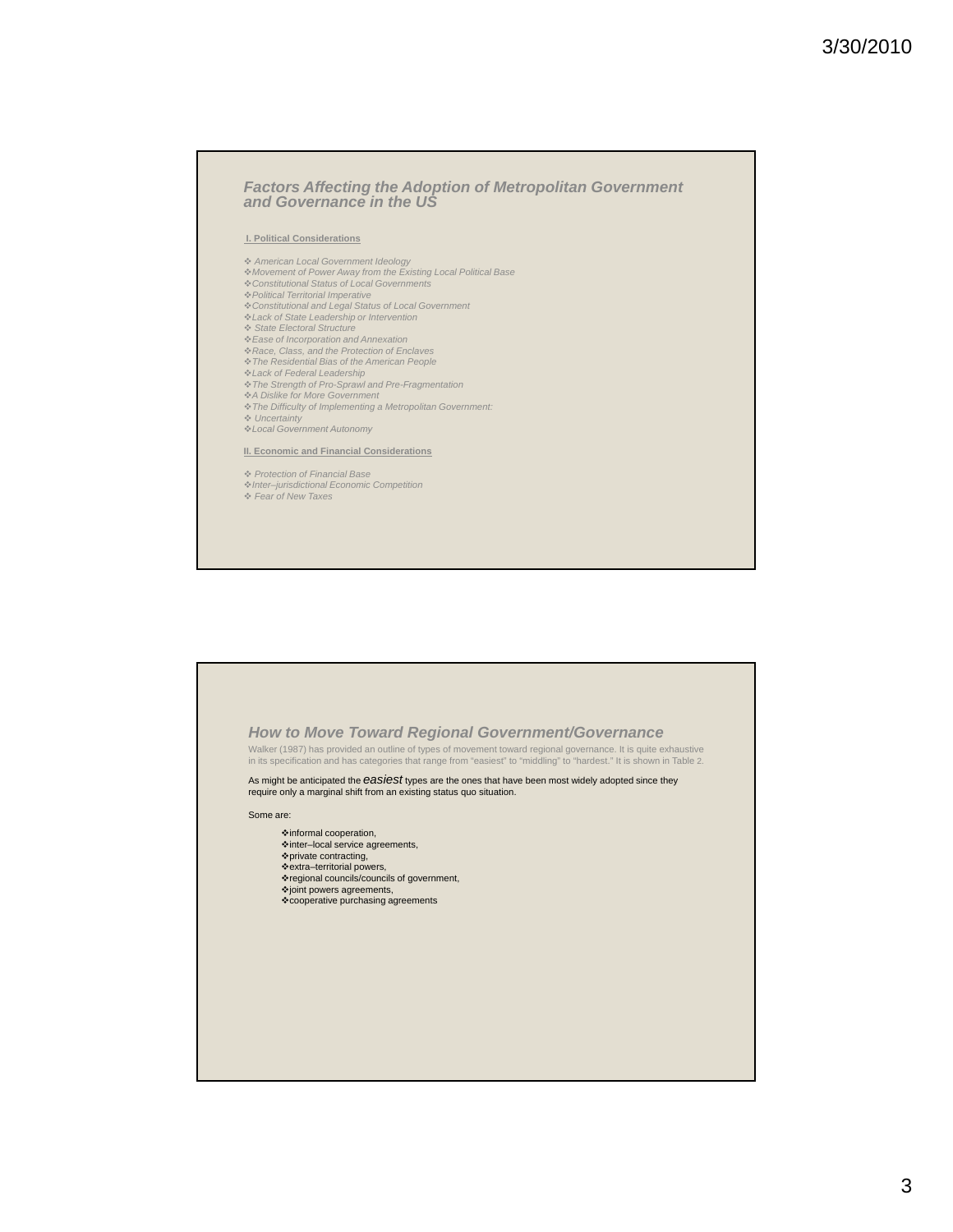

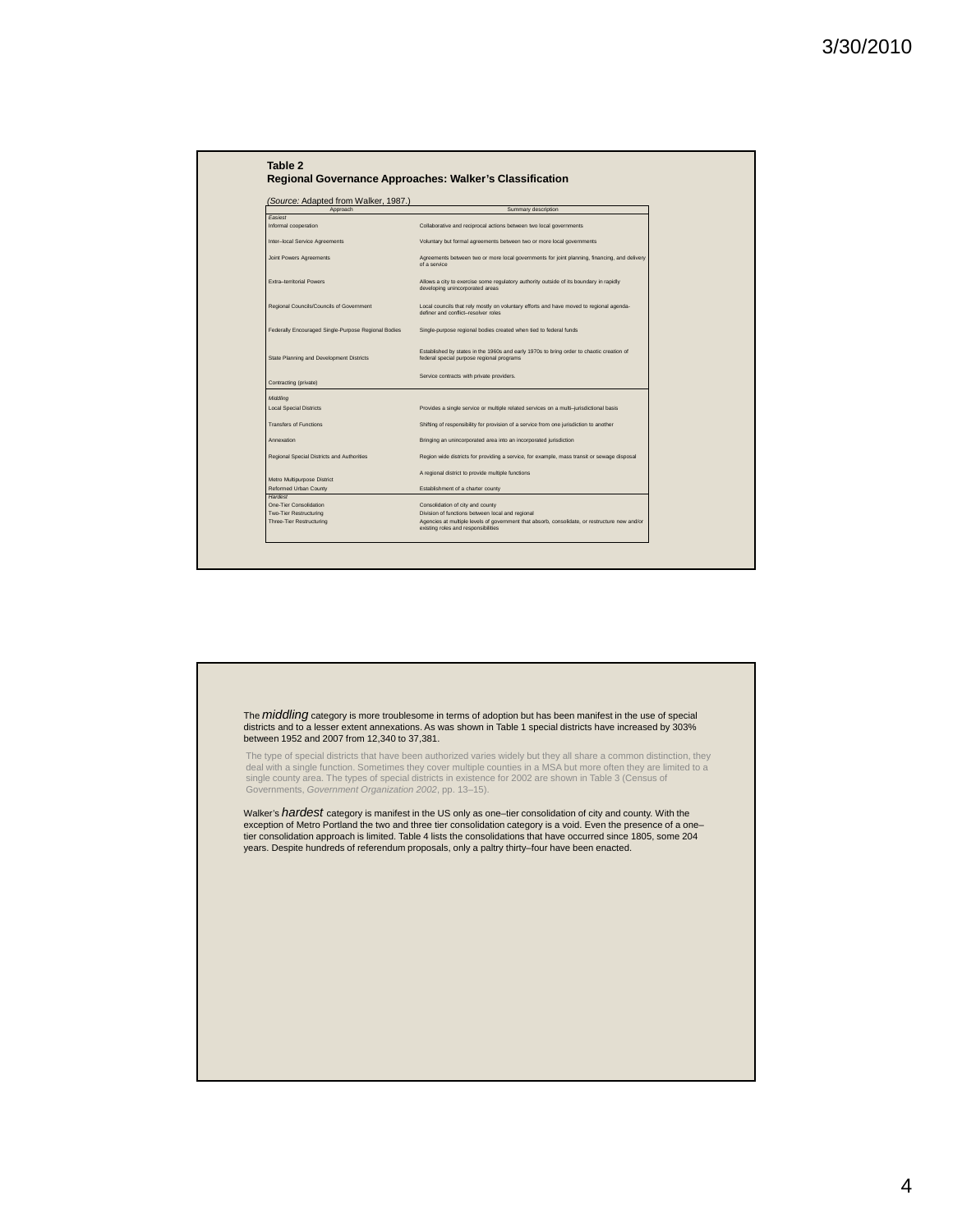| Table 3<br>Types of Special Districts in the US | <b>Number (2002)</b> |
|-------------------------------------------------|----------------------|
| <b>Single Function Districts</b><br>31,877      |                      |
| education (not a school district)               | 518                  |
| libraries                                       | 1,580                |
| hospitals                                       | 711                  |
| health                                          | 753                  |
| welfare                                         | 57                   |
| highways                                        | 743                  |
| air transportation                              | 510                  |
| other transportation                            | 205                  |
| drainage and flood control                      | 3,247                |
| soil and water conservation                     | 2,506                |
| other natural resource                          | 1,226                |
| parks and recreation                            | 1,287                |
| housing and community                           |                      |
| development                                     | 3,399                |
| sewerage                                        | 2,004                |
| solid waste management                          | 455                  |
| water supply                                    | 3,405                |
| other utilities                                 | 1,161                |
| fire protection                                 | 5,725                |
| cemeteries                                      | 1,666                |
| industrial development                          | 234                  |
| other single function                           | 1,161                |
| <b>Multi-Function Districts</b><br>3,175        |                      |
| natural resources and                           |                      |
| water supply                                    | 102                  |
| sewerage and water supply                       | 1,446                |
| other multi-function                            | 1,627                |
| <b>Total Special Districts as of 2002</b>       | 35,052               |

| Table 4                                               |                   |  |  |
|-------------------------------------------------------|-------------------|--|--|
| <b>Successful City-County Consolidations</b>          |                   |  |  |
| Year Approved Local Jurisdictions Involved, State     | <b>Means Used</b> |  |  |
| 1805 New Orleans, New Orleans Co., LA                 | LA                |  |  |
| 1821 Boston, Suffolk Co., MA                          | LA                |  |  |
| 1821 Nantucket Town, Nantucket Co., MA                | IA.               |  |  |
| 1854 Philadelphia, Philadelphia Co., PA               | LA                |  |  |
| 1856 San Francisco, San Francisco CO., CA             | LA                |  |  |
| 1874 New York, New York Co., NY                       | LA                |  |  |
| 1898 New York, Brooklyn, Bronx, Staten Island, Queens | LA                |  |  |
| 1904 Denver, Denver Co., CO                           | IA.               |  |  |
| 1907 Honolulu, Honolulu Co., HI                       | LA                |  |  |
| 1947 Baton Rouge, East Baton Rouge Parish, LA         | <b>REF</b>        |  |  |
| 1952 Hampton, Elizabeth City Co., VA                  | <b>REF</b>        |  |  |
| 1958 Newport News, Warwick Co., VA                    | <b>REF</b>        |  |  |
| 1962 Nashville, Davidson Co., TN                      | <b>REF</b>        |  |  |
| 1962 Virginia Beach, Princess Ann Co., VA             | <b>REF</b>        |  |  |
| 1962 South Norfolk, Norfolk Co., VA                   | <b>REF</b>        |  |  |
| 1967 Jacksonville, Duval, FL                          | <b>RFF</b>        |  |  |
| 1969 Carson City, Ormsby Co., NV                      | <b>REF</b>        |  |  |
| 1969 Indianapolis, Marion Co., IN                     | LA                |  |  |
| 1969 Juneau, Greater Juneau Borough, AK               | <b>REF</b>        |  |  |
| 1970 Columbus, Muskeg Co., CA                         | <b>REF</b>        |  |  |
| 1971 Holland/Whaleville Towns, Nansemond Co., VA      | <b>REF</b>        |  |  |
| 1971 Sitka, Greater Sitka Borough, AK                 | <b>REF</b>        |  |  |
| 1972 Suffolk, Nansemond Co., VA*                      | <b>REF</b>        |  |  |
| 1974 Lexington, Fayette Co., KY                       | <b>REF</b>        |  |  |
| 1975 Anchorage, Greater Anchorage Area, AK            | <b>REF</b>        |  |  |
| 1977 Anaconda, Deer Lodge Co., MT                     | <b>REF</b>        |  |  |
| 1977 Butte, Silver Bow Co., MT                        | <b>REF</b>        |  |  |
| 1984 Houma, Terrebonne Parish, LA                     | <b>REF</b>        |  |  |
| 1990 Athens, Clark Co., GA                            | <b>REF</b>        |  |  |
| 1992 Lafayette, Parish, LA                            | <b>REF</b>        |  |  |
| 1995 Augusta, Richmond Co., GA                        | <b>REF</b>        |  |  |
| 1997 Kansas City, Wyandotte Co., KS                   | <b>REF</b>        |  |  |
| 1999 Louisville, Jefferson Co., KY                    | <b>REF</b>        |  |  |
| 2000 Hartsville, Trousdale Co., TN                    | Not reported      |  |  |